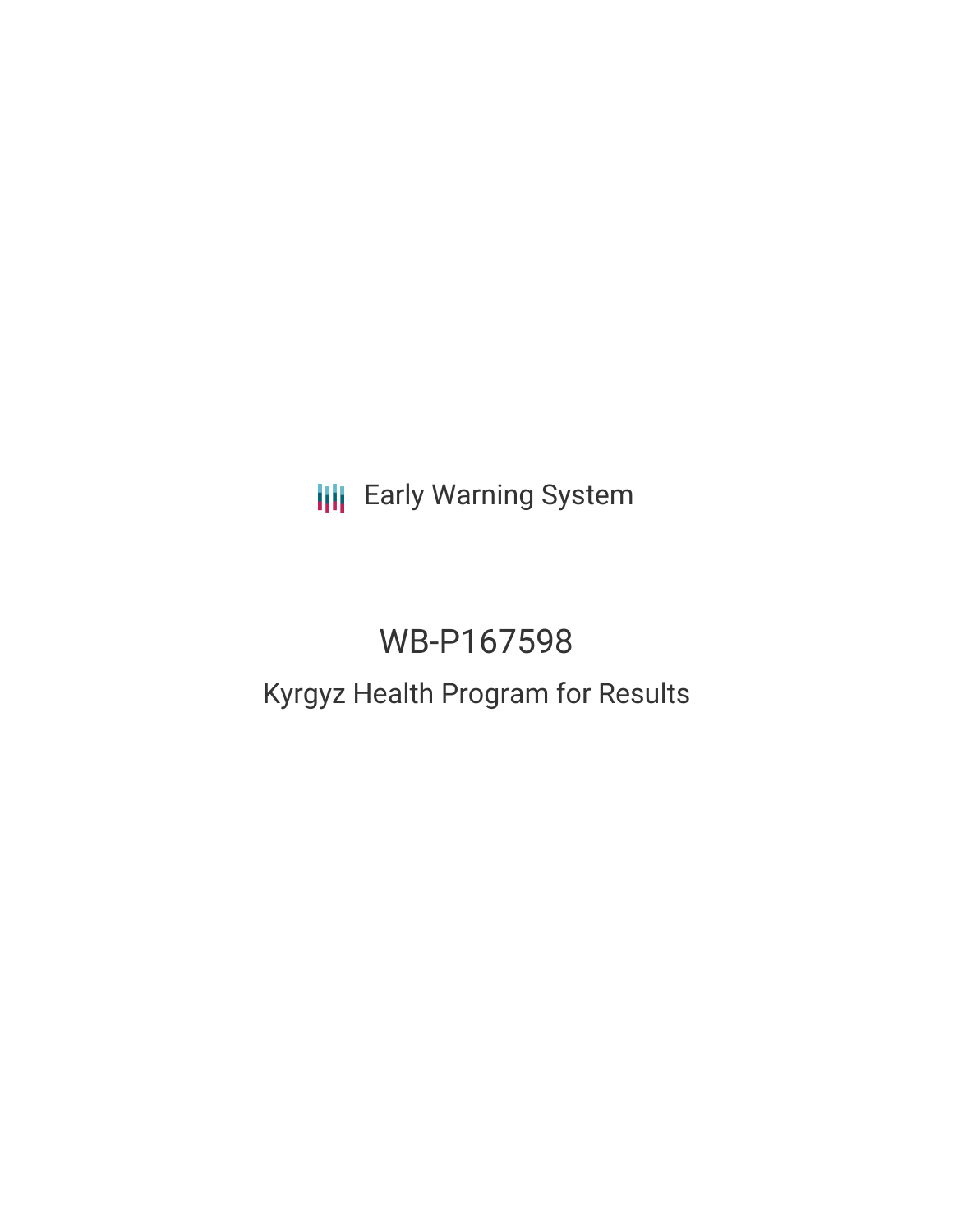

## **Quick Facts**

| <b>Countries</b>               | Kyrgyzstan                  |
|--------------------------------|-----------------------------|
| <b>Financial Institutions</b>  | World Bank (WB)             |
| <b>Status</b>                  | Proposed                    |
| <b>Bank Risk Rating</b>        | С                           |
| <b>Voting Date</b>             | 2019-05-30                  |
| <b>Borrower</b>                | Kyrgyz Republic             |
| <b>Sectors</b>                 | <b>Education and Health</b> |
| <b>Investment Type(s)</b>      | Loan                        |
| <b>Investment Amount (USD)</b> | \$20.00 million             |
| <b>Project Cost (USD)</b>      | \$1,520.00 million          |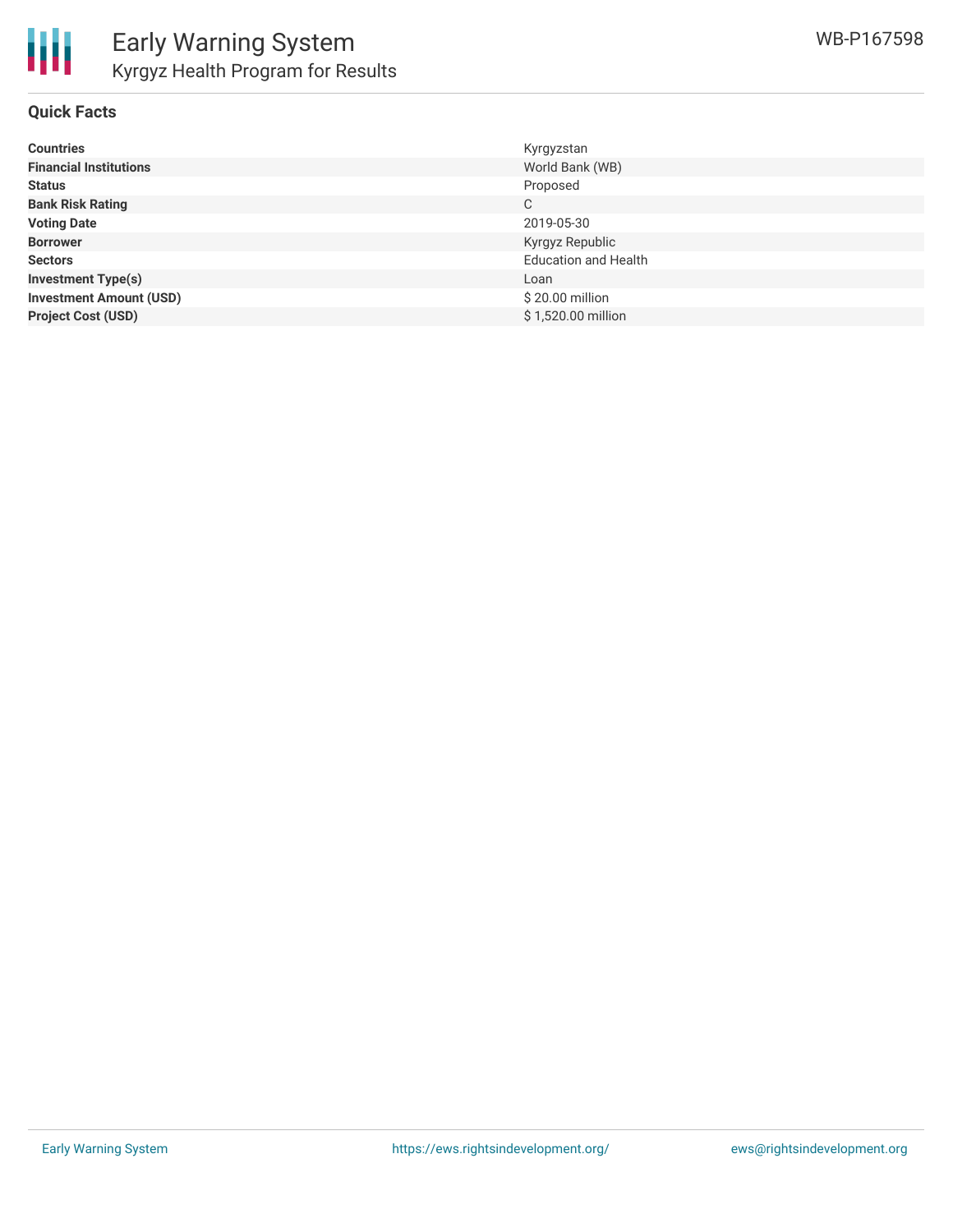

# **Project Description**

According to Bank documents, this program aims to improve the quality of primary health care services in the Kyrgyz Republic.

The program has 10 identified focus areas, 4 of which focus on specific care including public health, primary care, hospital sector, and ambulance service. The remaining 6 areas focus on laboratory services, medicines, medical devices, human resources, e-health, governance, and financing.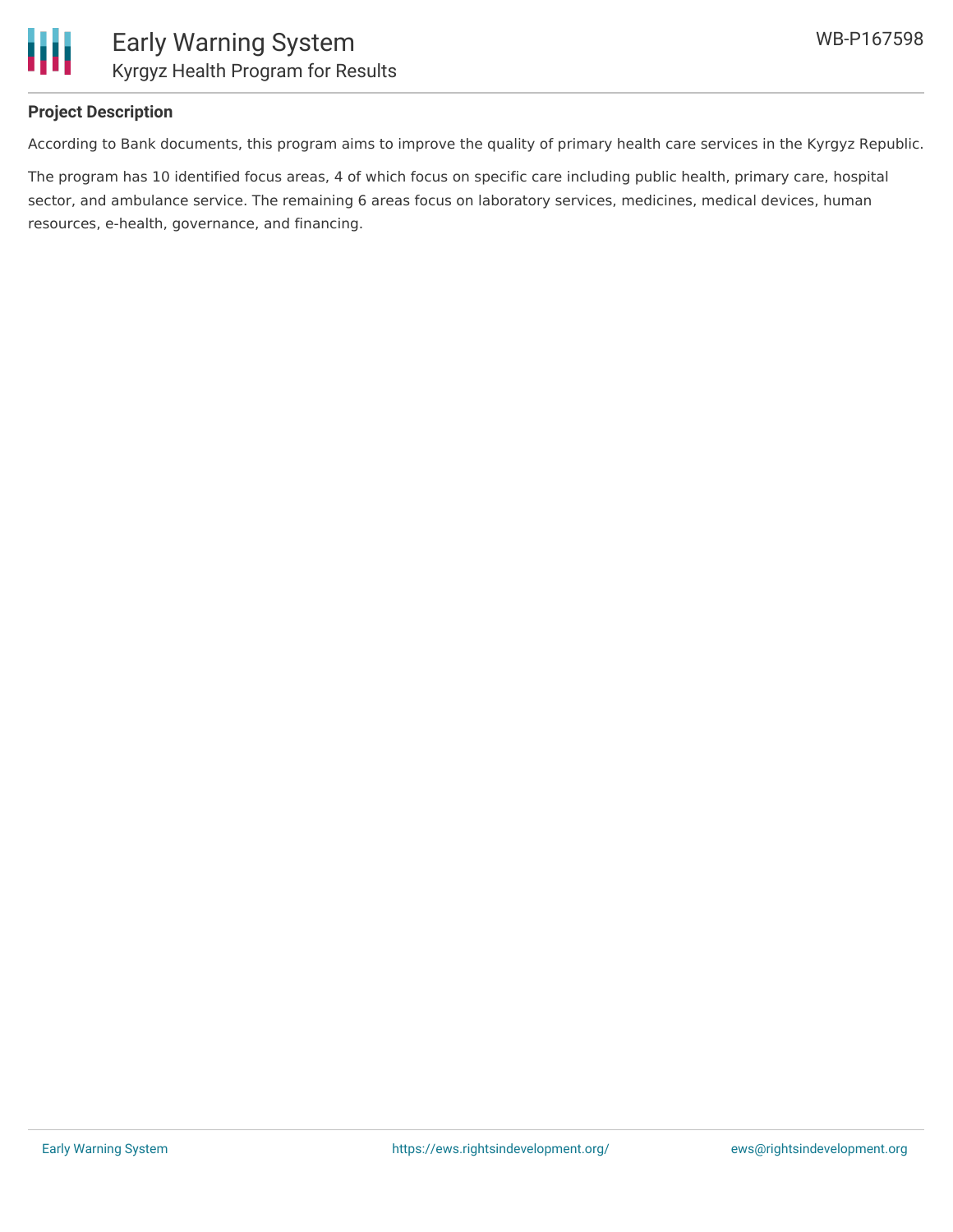

# **Investment Description**

World Bank (WB)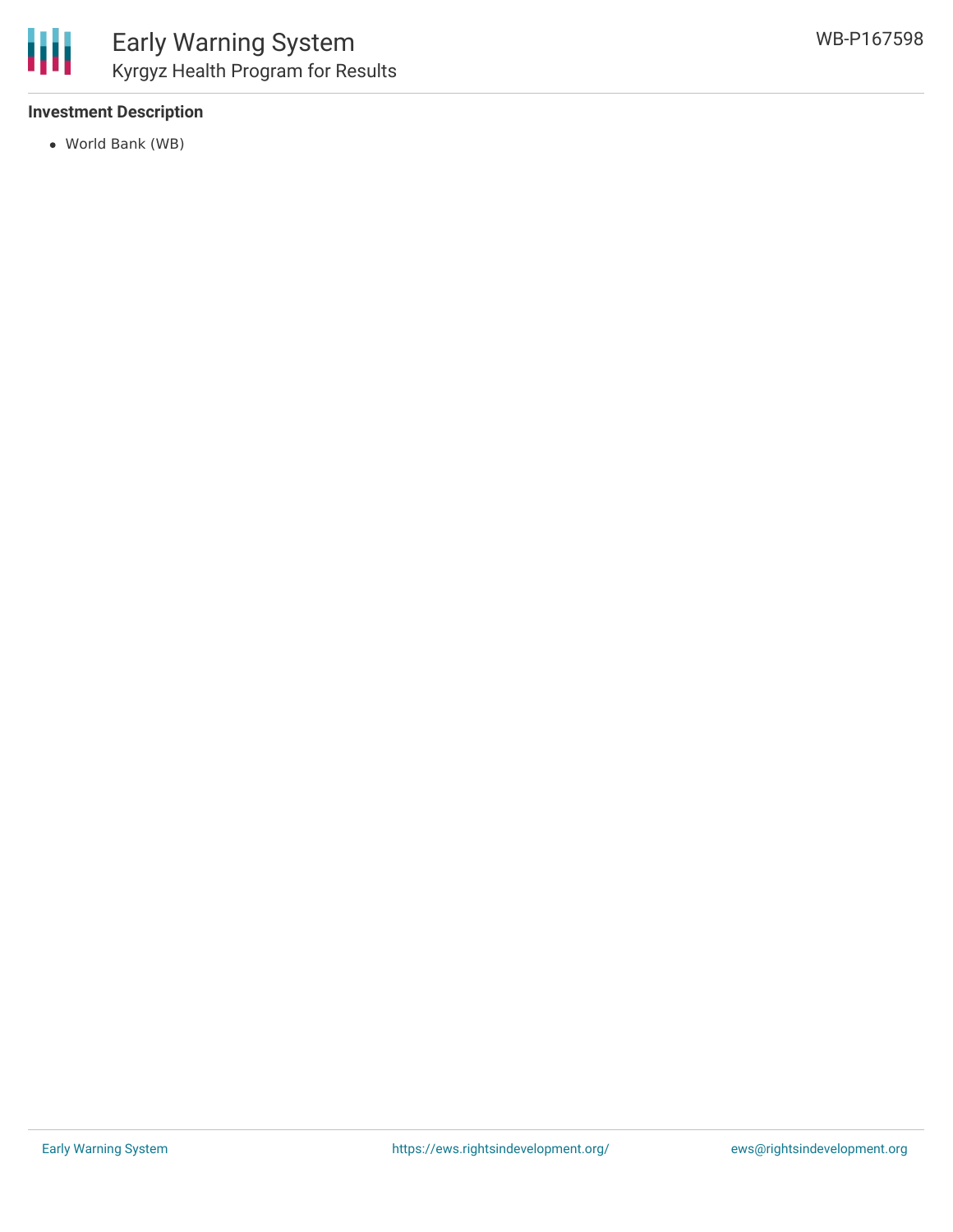

# **Contact Information**

#### **World Bank**

Ha Thi Hong Nguyen Senior Economist, Team Leader 473-6339 [hnguyen19@worldbank.org](mailto:hnguyen19@worldbank.org)

#### **Kyrgyz Republic**

Mr. Mirlan Baigonchokov Deputy Minister of Finance 996312664036 [Mbaigonchokov@hotmail.com](mailto:Mbaigonchokov@hotmail.com)

#### **Ministry of Health**

Meder Ismailov Head of the Department of Coordination and Reform Implementation 996312663707 [mismailov@gmail.com](mailto:mismailov@gmail.com)

#### **ACCOUNTABILITY MECHANISM OF WORLD BANK**

The World Bank Inspection Panel is the independent complaint mechanism and fact-finding body for people who believe they are likely to be, or have been, adversely affected by a World Bank-financed project. If you submit a complaint to the Inspection Panel, they may investigate to assess whether the World Bank is following its own policies and procedures for preventing harm to people or the environment. You can contact the Inspection Panel or submit a complaint by emailing ipanel@worldbank.org. You can learn more about the Inspection Panel and how to file a complaint at: http://ewebapps.worldbank.org/apps/ip/Pages/Home.aspx.